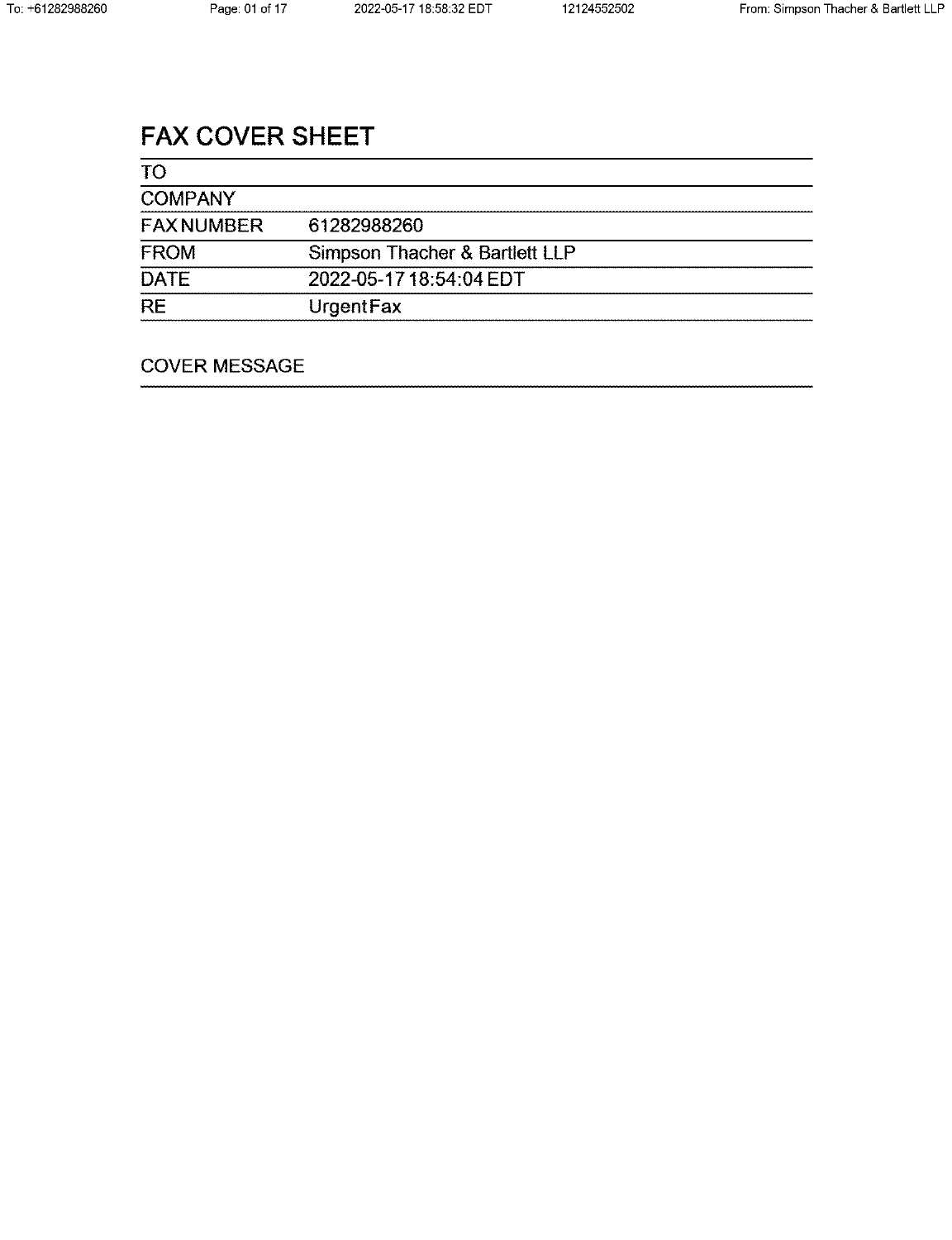# Simpson Thacher & Bartlett

盛信律師事務所

**ICBC TOWER, 35TH FLOOR** 3 GARDEN ROAD, CENTRAL HONG KONG

TELEPHONE: +852-2514-7600 FACSIMILE: +852-2869-7694

May 18, 2022

Market Announcements Office **ASX Limited, Sydney** (Telephone: +61 2 8298 8044)

Dear Sir/Madam

## ASIC Form 603 - Notice of Initial Substantial Holding

In accordance with section 671B of the Corporations Act 2001 (Cth), please see enclosed a Form 603 (Notice of Initial Substantial Holder) in relation to Crown Resorts Limited (ACN 125 709 953).

Very truly yours,

Zhouzhou (Max) Guo

Registered Foreign Lawyer

Telephone: +852 2514 7537 Email: max.guo@stblaw.com

MCLAR ACRESS NAGERATING SHECHERG ADMC ERRE THY ARMARAINEN NARRHARENGE MH RC ANABANTWAN ANDERLYSM JERUEDAR KOTONYRK CHE CHASLOPERKS MOST **REMINDED PARTNURS** SIMESON THACHURA BARTEETT, HONG KOMO IS AN ABITELITE OF SIMPSON THACHER & BARTEETT LE WITH OFFICES IN: NEW YORK  $\left\langle \text{RUMINN}\right\rangle$ **BRUSSELS MODERNIN**  $\sim 1.68\, \rm{K}$  (see Sec.  $\sim 608$  ANGELES .  $\langle \mathrm{PAB}\, \alpha \rangle \mathrm{A}\, \mathrm{G}\, \alpha$  . KÄO PAPED TORYO WASHINGTON, D.C.

 $\mathcal{F}(\mathcal{A})$  and  $\mathcal{F}(\mathcal{A})$  is a subset of the set of  $\mathcal{F}(\mathcal{A})$  , and  $\mathcal{F}(\mathcal{A})$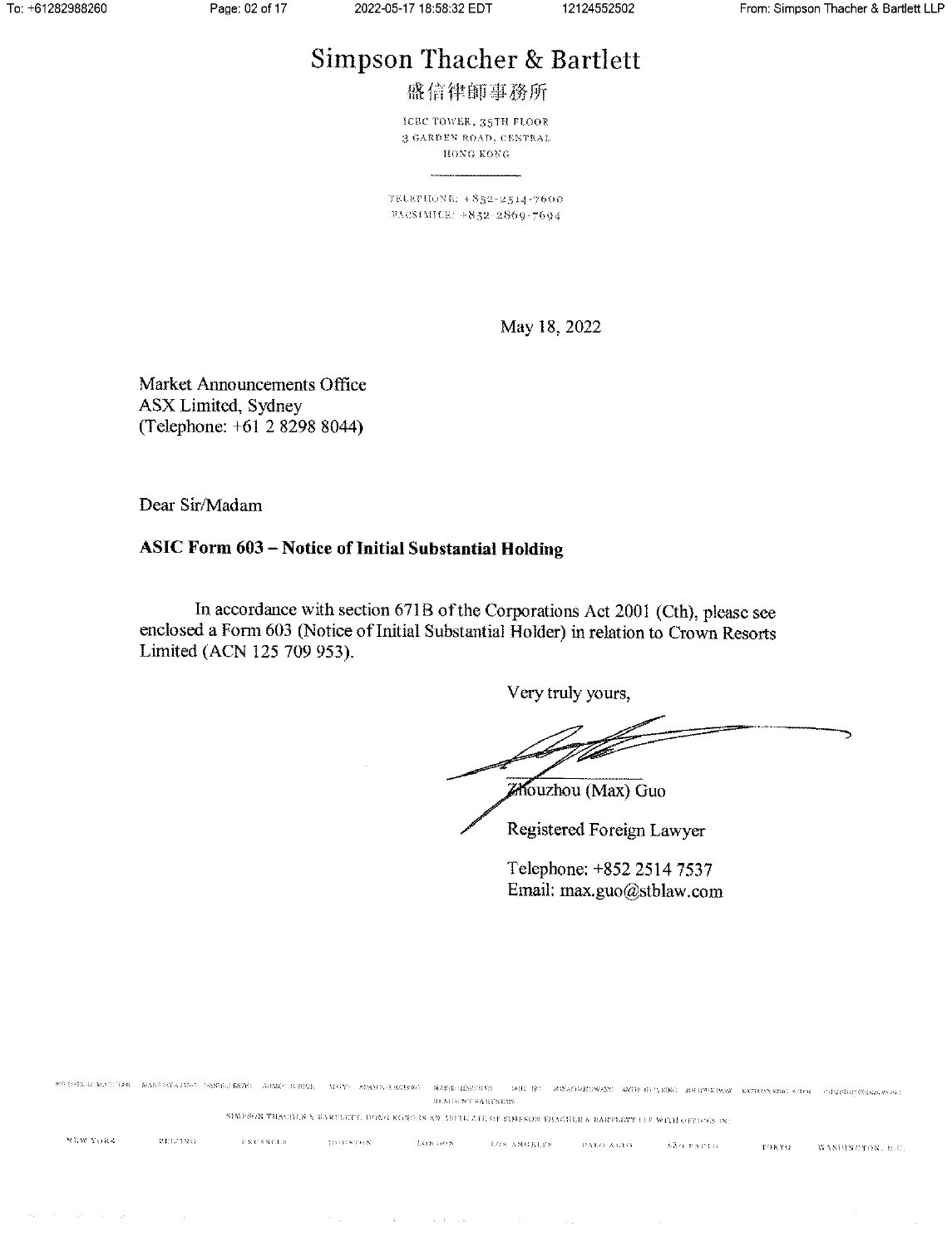603 page 1/2 15 July 2001

## **Form 603** Corporations Act 2001<br>Section 671B

## Notice of initial substantial holder

| To Gompany Name/Scheme                    | Crown Resorts Limited (CWN)                                                                                                                                                                                                                                                                                                                                                                                                                                                                                                                                                  |  |  |
|-------------------------------------------|------------------------------------------------------------------------------------------------------------------------------------------------------------------------------------------------------------------------------------------------------------------------------------------------------------------------------------------------------------------------------------------------------------------------------------------------------------------------------------------------------------------------------------------------------------------------------|--|--|
|                                           |                                                                                                                                                                                                                                                                                                                                                                                                                                                                                                                                                                              |  |  |
| <b>ACN/ARSN</b>                           | ACN 125 709 953                                                                                                                                                                                                                                                                                                                                                                                                                                                                                                                                                              |  |  |
| 1.<br>Details of substantial holder (1)   |                                                                                                                                                                                                                                                                                                                                                                                                                                                                                                                                                                              |  |  |
|                                           | SS Silver III Pty Ltd ACN 652 388 039 (SS Silver III)                                                                                                                                                                                                                                                                                                                                                                                                                                                                                                                        |  |  |
| Name                                      | SS Silver II Pty Ltd (ACN 644 174 890), SS Silver Pty Ltd (ACN 644 174 710), SS Silver FinCo Pty Ltd (ACN 655 570<br>657), Sun Silver Holdings Pte. Ltd., Sunrise Silver Holdings Pte. Ltd. and BREP Asia II Gold UK Holding L.P. and the<br>funds commonly known as Blackstone Real Estate Partners Asia II, Blackstone Real Estate Partners IX, and Blackstone<br>Real Estate Partners Asia III, being certain funds managed or advised by Blackstone Inc. and its affiliates (each a<br>Blackstone Affiliated Entity and collectively the Blackstone Affiliated Entities) |  |  |
| ACN/ARSN (if applicable)                  | ACN 652 368 039                                                                                                                                                                                                                                                                                                                                                                                                                                                                                                                                                              |  |  |
|                                           |                                                                                                                                                                                                                                                                                                                                                                                                                                                                                                                                                                              |  |  |
| The holder became a substantial holder on | 17 May 2022                                                                                                                                                                                                                                                                                                                                                                                                                                                                                                                                                                  |  |  |
|                                           |                                                                                                                                                                                                                                                                                                                                                                                                                                                                                                                                                                              |  |  |

## 2. Details of voting power

The total number of votes attached to all the voting shares in the company or voting interests in the scheme that the substantial holder or an associate (2) had a relevant interest (3) in on the date the substantial holder became a substantial holder are as follows:

| Class of securities (4)                     | Number of securities | Person's votes (5) | Voting power (6) |
|---------------------------------------------|----------------------|--------------------|------------------|
| Fully paid ordinary shares<br>(Shares)<br>. | 67.675.000           | 67.675.000         | 9.99%            |
|                                             | ,,,,,,,,,,,,,,,,,    |                    |                  |

## 3. Details of relevant interests

The nature of the relevant interest the substantial holder or an associate had in the following voting securities on the date the substantial holder became a substantial holder are as follows:

| Holder of relevant interest           | Nature of relevant interest (7)                                                                                                                                                                                                  | Class and number of securities |
|---------------------------------------|----------------------------------------------------------------------------------------------------------------------------------------------------------------------------------------------------------------------------------|--------------------------------|
| SS Silver III                         | Relevant interest under section 608(1) of<br>the Corporations Act (Act) as the<br>registered holder of the shares as a<br>consquence of the acquisition pursuant<br>to the Share Sale Agreement attached as<br>Annexure A (SSA). | 67,675,000 Shares              |
| <b>Blackstone Affiliated Entities</b> | Pursuant to section 608(3) of the Act.<br>each Blackstone Affiliated Entity has a<br>relevant interest in the Shares in which<br>ISS Silver III has a relevant interest, as<br>ireferred to above.                               | 67,675,000 Shares              |

## 4. Details of present registered holders

The persons registered as holders of the securities referred to in paragraph 3 above are as follows:

| Holder of relevant                                      | Registered holder of      | Person entitled to be    | Class and number  |
|---------------------------------------------------------|---------------------------|--------------------------|-------------------|
| Interest                                                | <b>Securities</b>         | registered as holder (8) | of securities     |
| ISS Silver III and each<br>Blackstone Affiliated Entity | Citicorp Nominees Pty Ltd | N/A                      | 67,675,000 Shares |

### 5. Consideration

The consideration paid for each relevant interest referred to in paragraph 3 above, and acquired in the four months prior to the day that the substantial holder became a substantial holder is as follows:

 $\sigma_{\rm{max}}=0.5$  , where  $\sigma_{\rm{max}}=0.1$ 

| Holder of relevant<br>interest                                     | Date of acquisition | Consideration (9) | Class and number<br>of securities |
|--------------------------------------------------------------------|---------------------|-------------------|-----------------------------------|
| <b>SS Silver III and each</b><br>Blackstone Affiliated Entity<br>. | <b>May 2022</b>     | \$13.10 per Share | 67,675,000 Shares                 |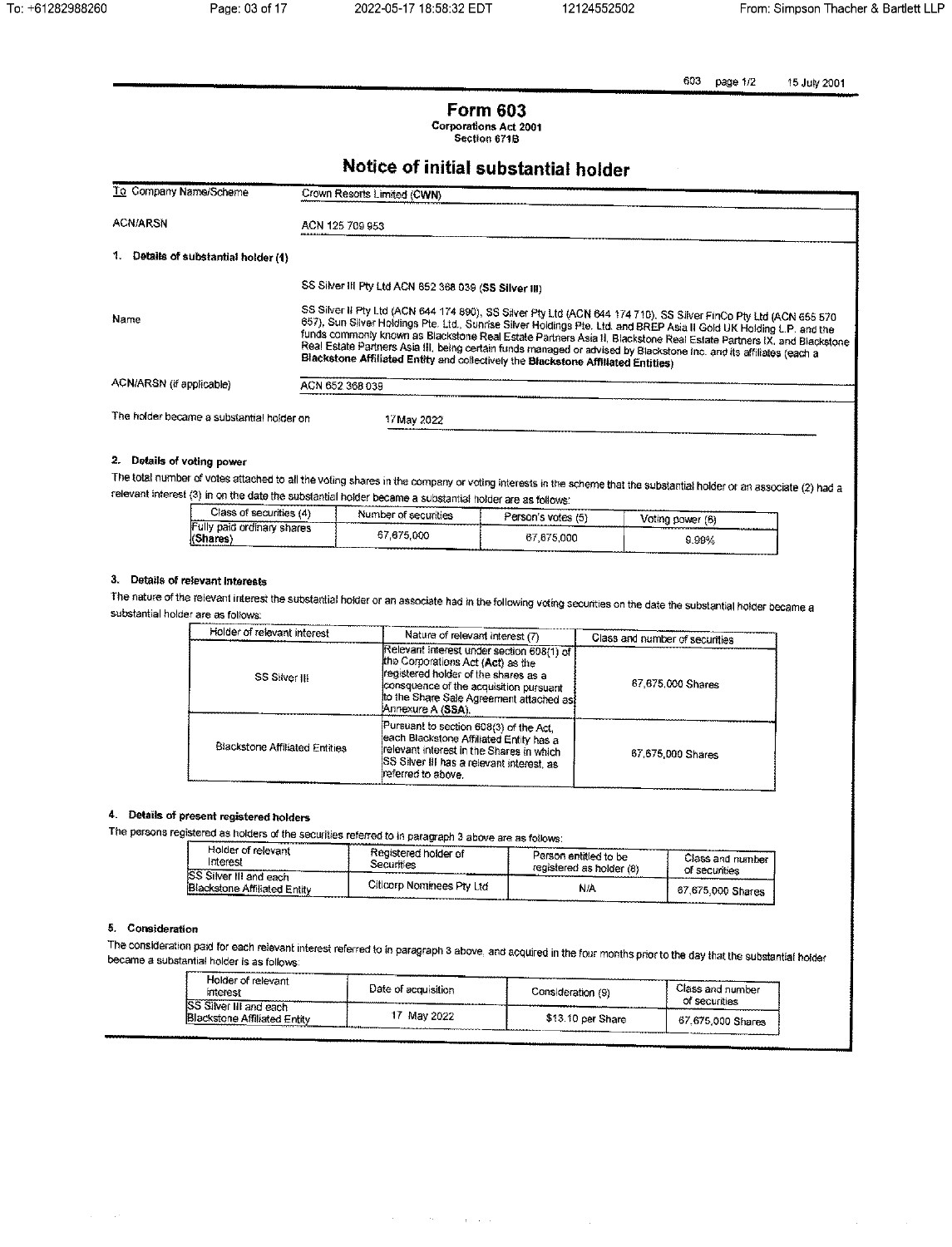603

page 2/2

15 July 2001

## DocuSign Envelope ID: EE3BBD47-B5ED-42BD-BB8F-3E897975D1F5

#### 6. Associates

The reasons the persons named in paragraph 3 above are associates of the substantial holder are as follows:

|                                   | ---------------<br><b><i><u>Property of Albany</u></i></b><br>             |  |
|-----------------------------------|----------------------------------------------------------------------------|--|
| Name and ACN/ARSN (if applicable) | Nature of<br>f association                                                 |  |
| __________<br>______________      |                                                                            |  |
| N/A                               | THE RESIDENCE OF PERSONAL PROPERTY AND INCOME.<br>--------<br><b>WAVEN</b> |  |
| <b>CARDINARDONALD COMPONENTS</b>  | <b>STATISTICS</b>                                                          |  |

## 7. Addresses

The addresses of persons named in this form are as follows:

| Name                                     | <b>Address</b>                                                                                           |
|------------------------------------------|----------------------------------------------------------------------------------------------------------|
| SS Silver III                            | C/- Intertrust Australia Pty Ltd, Suite 2, Level 25, 100 Miller Street, North Sydney<br><b>NSW 2060</b>  |
| SS Silver II                             | C/- Intertrust Australia Pty Ltd, Suite 2, Level 25, 100 Miller Street, North Sydney<br><b>NSW 2060</b>  |
| SS Silver Pty Ltd                        | C/- Intertrust Australia Pty Ltd, Suite 2, Level 25, 100 Miller Street, North Sydney<br><b>NSW 2060</b>  |
| SS Silver FinCo Pty Ltd                  | C/- Intertrust Australia Pty Ltd, Suite 2, Level 25, 100 Miller Street, North Sydney<br><b>INSW 2060</b> |
| 3un Silver Holdings Pte. Limited         | 77 Robinson Road, #13-00, Robinson 77, Singapore 068896                                                  |
| Sunrise Silver Holdings Pte, Limited     | 77 Robinson Road, #13-00, Robinson 77, Singapore 068896                                                  |
| 3REP Asia II Gold UK Holding L.P.        | 40 Berkeley Square, London, England, W1J5AL, UK                                                          |
| SCP Silver U.K. Holding L.P. (U.K)       | 40 Berkeley Square, London, England, W1J5AL, UK                                                          |
| Blackstone Real Estate Partners Asia II  | 345 Park Avenue New York, NY 10154 USA                                                                   |
| 3lackstone Real Estate Partners IX       | 345 Park Avenue New York, NY 10154 USA                                                                   |
| 3lackstone Real Estate Partners Asia III | 345 Park Avenue New York, NY 10154 USA                                                                   |
|                                          |                                                                                                          |

## Signature

|           | print name Alan Miyasaki | capacity | Director       |
|-----------|--------------------------|----------|----------------|
|           | -----                    |          | -------------- |
| sign here | C. angka                 | date     | 17 May 2022    |

#### **DIRECTIONS**

- If there are a number of substantial holders with similar or related relevant interests (eg. a corporation and its related corporations, or the manager and  $(1)$ if there are a number of substantial holders with almian or related relevant interests (eg. a corporation and its related corporations, or the manager and<br>trustee of an equity trust), the names could be included in an anne they may be referred to throughout the form as a specifically named group if the membership of each group, with the names and addresses of members is clearly set out in paragraph 7 of the form.
- $(2)$ See the definition of "associate" in section 9 of the Corporations Act 2001.
- $(3)$ See the definition of "relevant interest" in sections 608 and 671B(7) of the Corporations Act 2001.
- The voling shares of a company constitute one class unless divided into separate classes.  $(4)$
- The total number of votes attached to all the voting shares in the company or voting interests in the scheme (if any) that the person or an associate has a  $(5)$ relevant interest in.
- $(6)$ The person's votes divided by the total votes in the body corporate or scheme multiplied by 100.
- $(7)$ Include details of:
	- any relevant agreement or other circumstances by which the relevant interest was acquired. If subsection 671B(4) applies, a copy of any  $(a)$ document setting out the terms of any relevant agreement, and a statement by the person giving full and accurate details of any contract, document setting out the terms of any relevant agreement, and a statement by the per
	- any qualification of the power of a person to exercise, control the exercise of, or influence the exercise of, the voting powers or disposal of the<br>securities to which the relevant interest relates (indicating clearly the  $(b)$

See the definition of "relevant agreement" in section 9 of the Corporations Act 2001.

 $\sim 10$ 

- If the substantial holder is unable to determine the identity of the person (eg. if the relevant interest arises because of an option) write "unknown."  $(8)$
- Details of the consideration must include any and all benefits, moneys and other, that any person from whom a relevant interest was acquired has, or  $(9)$ trevels of the consideration most inside any end on sensition. Details must be included even if the benefit is conditional on the happening or not of a They, because entities to receive in research to share experience. Southern make we institute the perfection without the trapperating or not of a<br>contingency. Details must be included of any benefit paid on behalf of the s

 $\mathcal{A}=\mathcal{A}^{\mathcal{A}}$  , where  $\mathcal{A}^{\mathcal{A}}$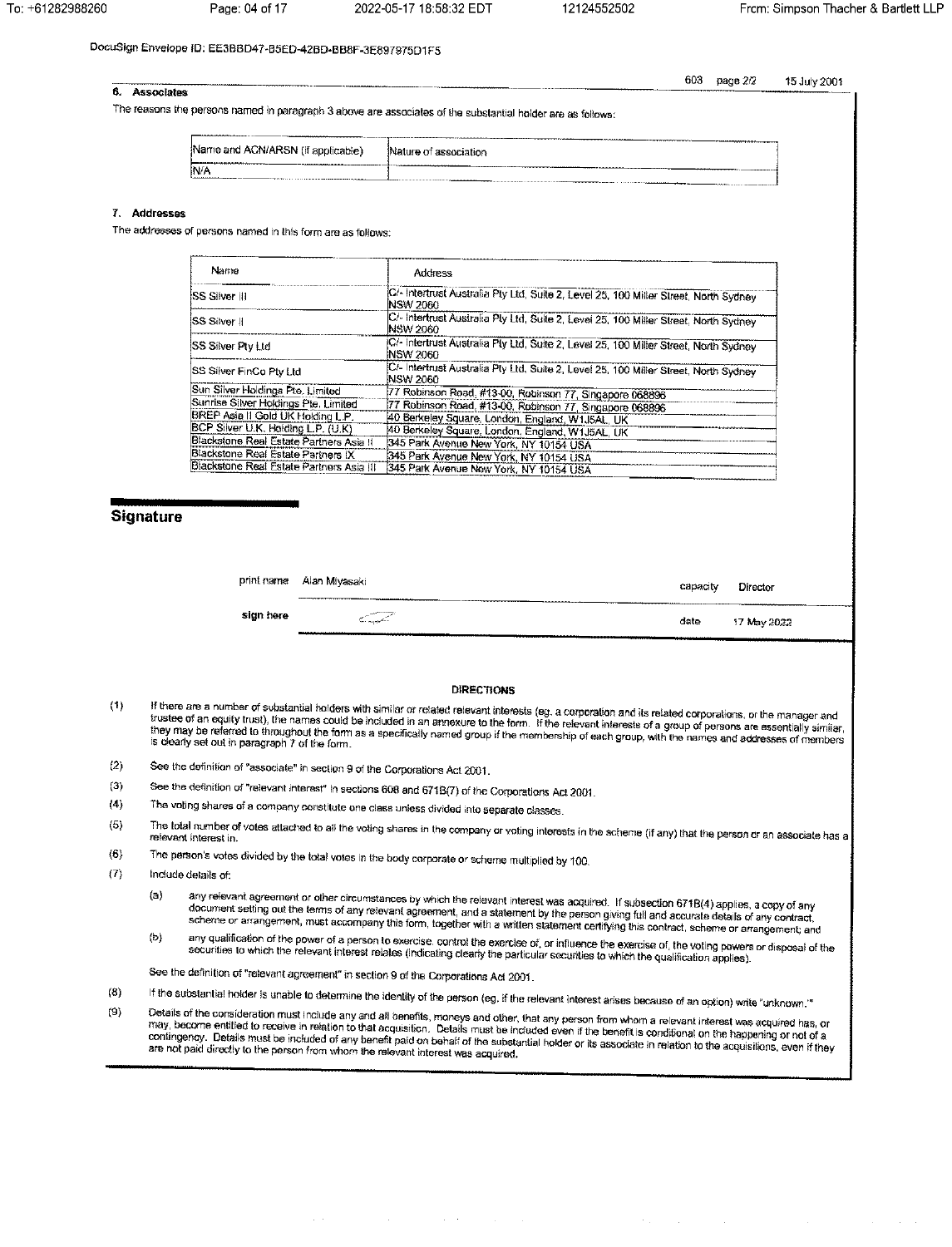To: +61282988260

Page: 05 of 17

2022-05-17 18:58:32 EDT

12124552502

 $\bar{z}$ 

 $\bar{z}$ 

DocuSign Envelope ID: EE3BBD47-B5ED-42BD-BB8F-3E897975D1F5

## Annexure A to Form 603

This is Annexure A referred to in the Form 603 (Notice of initial substantial holder), signed by me and dated17May 2022.



Director Alan Miyasaki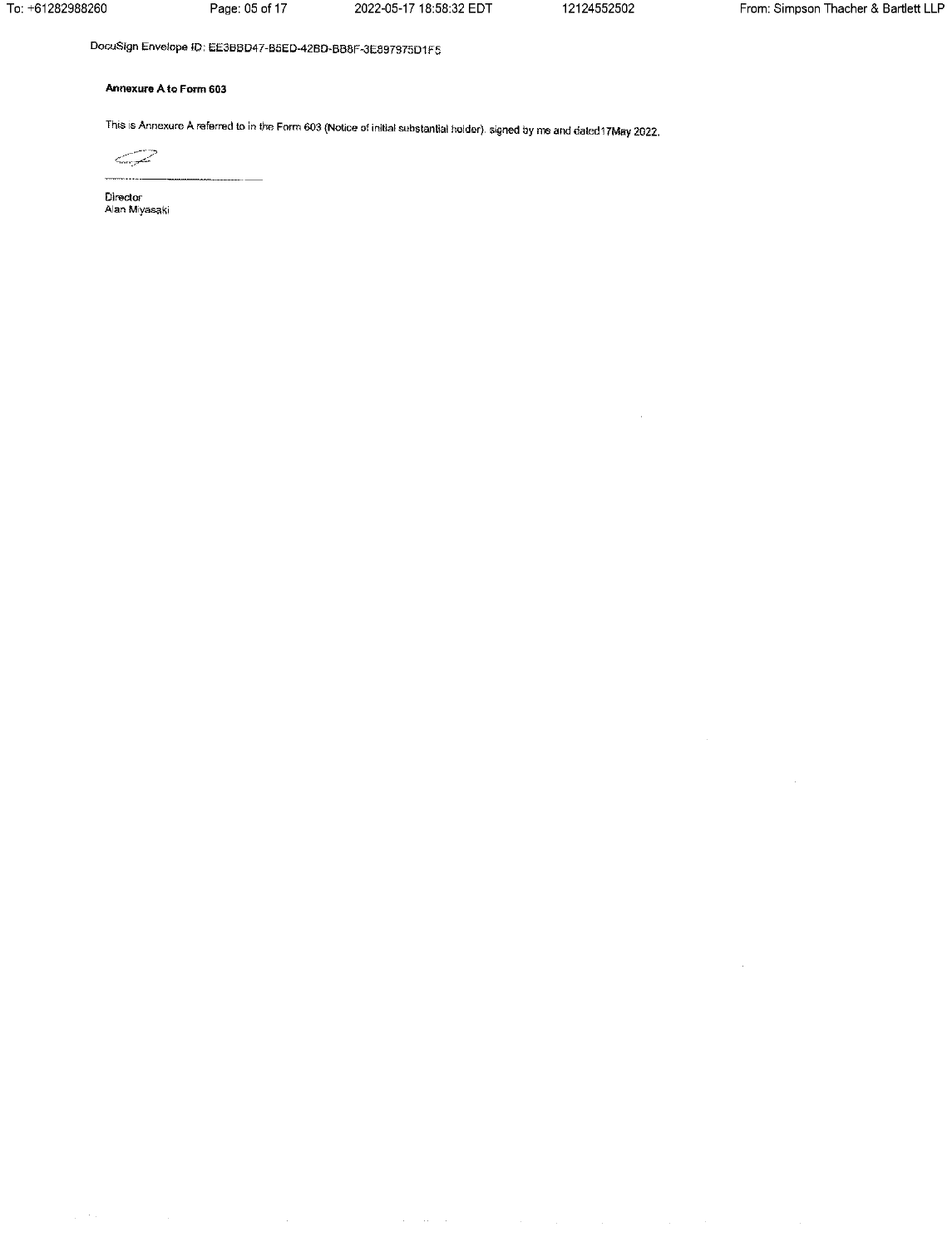# Share Sale Agreement - Crown **Resorts Limited**

Midnight Acacia Holdings Pte. Limited Seller

SS Silver III Pty Ltd Buyer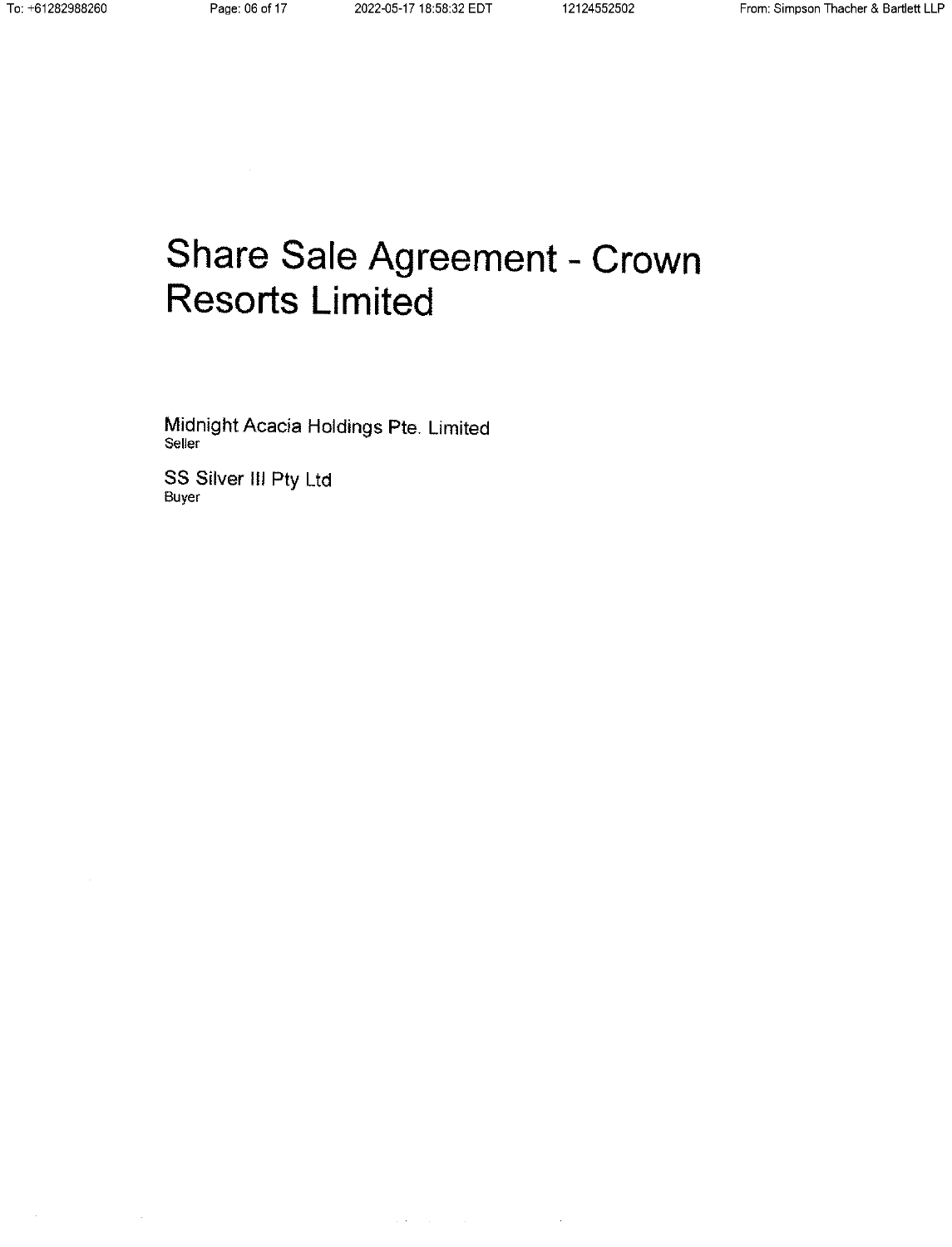## **Contents**

| $\mathbf{1}$ |                                                            |                                                      |  |  |  |
|--------------|------------------------------------------------------------|------------------------------------------------------|--|--|--|
|              | 1.1<br>1.2                                                 |                                                      |  |  |  |
| 2.           |                                                            |                                                      |  |  |  |
| 3.           |                                                            |                                                      |  |  |  |
|              | 3.1<br>3.2<br>3.3<br>3.4<br>3.5                            |                                                      |  |  |  |
| 4.           |                                                            |                                                      |  |  |  |
|              | 4.1<br>42<br>4.3                                           | No announcement or other disclosure of transaction 4 |  |  |  |
| 5.           |                                                            |                                                      |  |  |  |
|              | 5.1<br>5.2<br>5.3<br>5.4                                   |                                                      |  |  |  |
| 6.           |                                                            |                                                      |  |  |  |
|              | 6.1<br>6.2                                                 |                                                      |  |  |  |
| 7.           |                                                            |                                                      |  |  |  |
| 8.           |                                                            |                                                      |  |  |  |
|              | 8.1<br>82<br>8.3<br>8.4<br>8.5<br>8.6<br>8.7<br>8.8<br>8.9 |                                                      |  |  |  |
| 9.           |                                                            |                                                      |  |  |  |
|              | 9 <sub>1</sub>                                             |                                                      |  |  |  |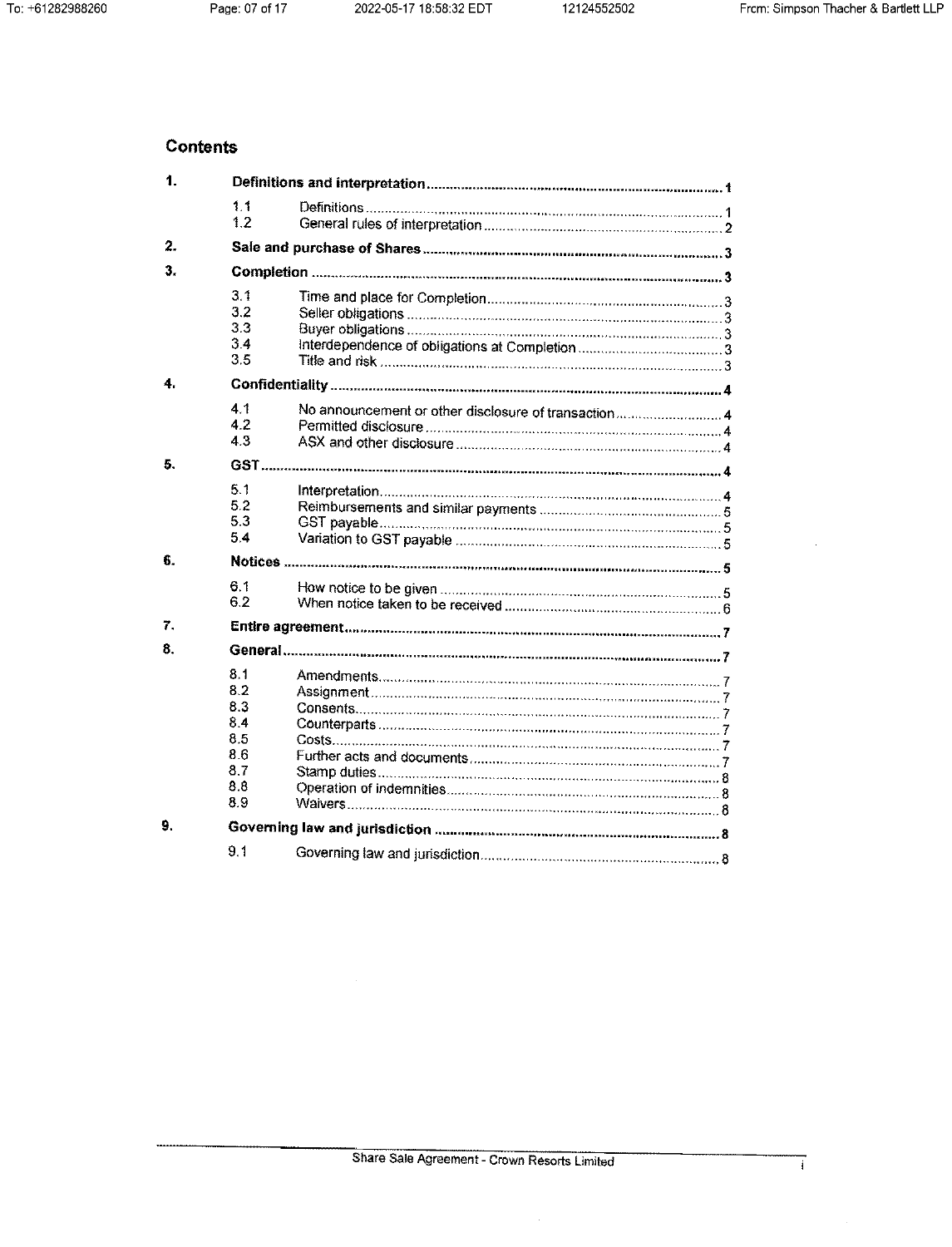# **Share Sale Agreement - Crown Resorts Limited**

#### **Date** May 17, 2022

**Parties** Midnight Acacia Holdings Pte. Limited of 77 Robinson Road, #13-00, Robinson 77, Singapore 068896 (Seller)

> SS Silver III Pty Ltd ACN 652 368 039 of C/- Intertrust Australia Pty Ltd, Suite 2, Level 25, 100 Miller Street, North Sydney NSW 2060 (Buyer)

## **Background**

- A. The Seller owns the Shares.
- Β. The Seller wishes to sell the Shares and the Buyer wishes to buy the Shares on the terms and conditions of this agreement.

## **Operative provisions**

#### 1. **Definitions and interpretation**

#### $1.1$ **Definitions**

In this agreement:

Amendment and Restatement Deed means the document titled 'Novation, Amendment and Restatement Deed' dated on or about the date of this document between, among others, the Buyer and Citicorp International Limited.

ASIC means the Australian Securities and Investments Commission.

ASX means the Australian Securities Exchange or ASX Limited ACN 008 624 691, as the context requires.

Business Day means a day that is not a Saturday, Sunday or public holiday and on which banks are open for business generally in Sydney, Hong Kong or Singapore.

Company means Crown Resorts Limited ACN 125 709 953.

Completion means the completion of the sale and purchase of the Shares in accordance with clause 3.

Encumbrance means a mortgage, charge, piedge, lien, encumbrance, security interest, title retention, preferential right, trust arrangement, contractual right of set-off, or any other security agreement or arrangement in favour of any person, whether registered or unregistered, including any Security Interest.

GST has the meaning given in the GST Act.

GST Act means the A New Tax System (Goods and Services Tax) Act 1999 (Cth).

Novation Effective Time has the meaning given in the Amendment and Restatement Deed.

PPSA means the Personal Property Securities Act 2009 (Cth).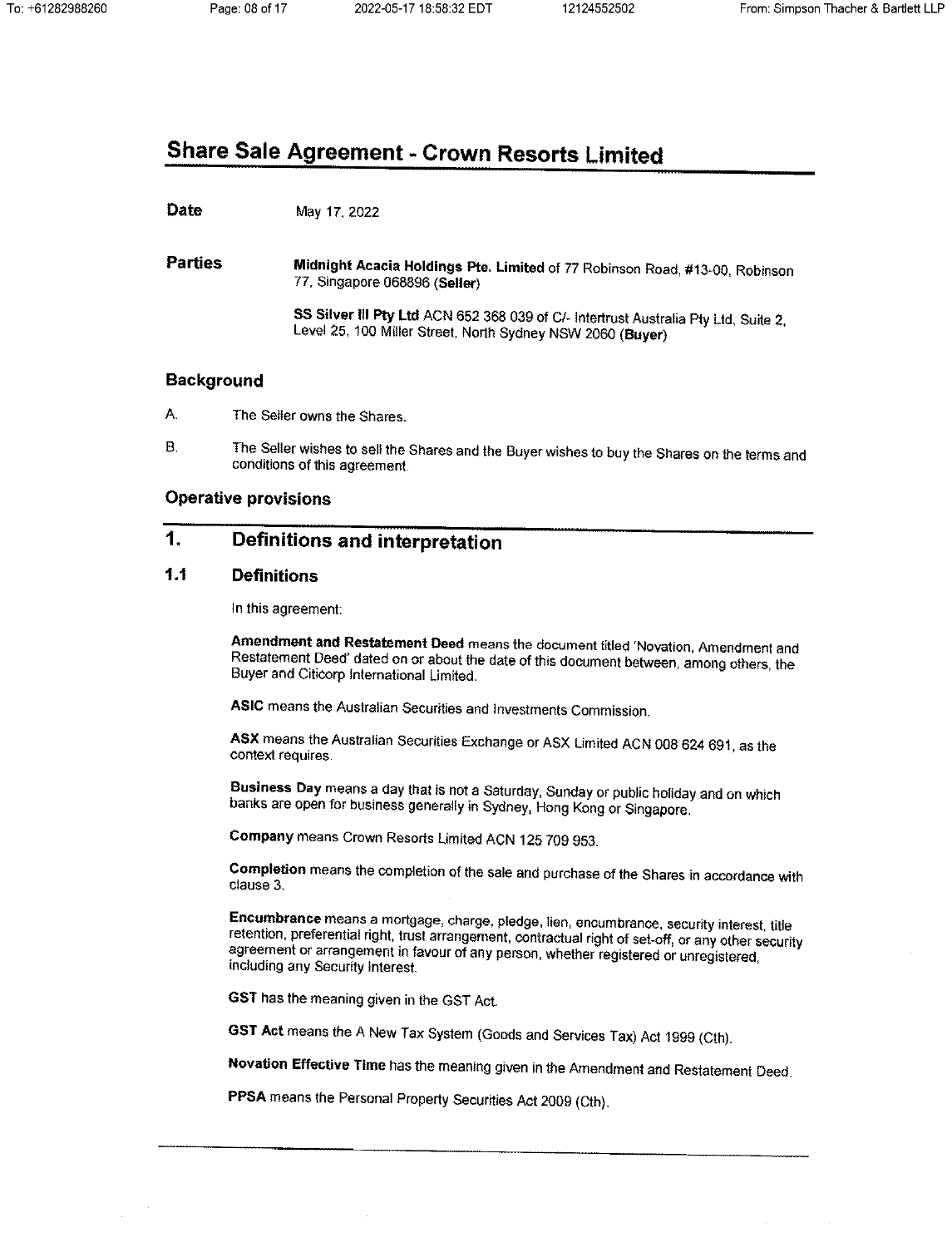Promissory Note means the promissory note executed by BREP Asia II Gold UK Holding L.P. in favour of Sunrise Silver Holdings Pte Ltd on or about the date of this agreement.

Purchase Price means A\$886,542,500.00.

Recipient has the meaning given in clause 5.3.

**Regulatory Authority means:** 

- any government or local authority and any department, minister or agency of any  $(a)$ government; and
- $(b)$ any other authority, agency, commission or similar entity having powers or jurisdiction under any law or regulation or the listing rules of any recognised stock or securities exchange.

Security Interest has the meaning given in section 12 of the PPSA.

Shares means 67,675,000 ordinary shares in the capital of the Company.

Supplier has the meaning given in clause 5.3.

#### $1.2$ General rules of interpretation

In this agreement headings are for convenience only and do not affect interpretation and, unless the contrary intention appears:

- a word importing the singular includes the plural and vice versa, and a word of any  $(a)$ gender includes the corresponding words of any other gender;
- $(b)$ the word including or any other form of that word is not a word of limitation:
- if a word or phrase is given a defined meaning, any other part of speech or  $(C)$ grammatical form of that word or phrase has a corresponding meaning;
- a reference to a person includes an individual, the estate of an individual, a  $(d)$ corporation, a Regulatory Authority, an incorporated or unincorporated association or parties in a joint venture, a partnership and a trust;
- a reference to a party includes that party's executors, administrators, successors  $(e)$ and permitted assigns, including persons taking by way of novation and, in the case of a trustee, includes any substituted or additional trustee:
- $\langle \hat{\cdot} \rangle$ a reference to a document or a provision of a document is to that document or provision as varied, novated, ratified or replaced from time to time:
- a reference to this agreement is to this agreement as varied, novated, ratified or  $\left( 9 \right)$ replaced from time to time:
- a reference to an agency or body; if that agency or body ceases to exist or is  $(h)$ reconstituted, renamed or replaced or has its powers or function removed (obsolete body), means the agency or body which performs most closely the functions of the obsolete body;
- $(i)$ a reference to a party, clause, schedule, exhibit, attachment or annexure is a reference to a party, clause, schedule, exhibit, attachment or annexure to or of this agreement, and a reference to this agreement includes all schedules, exhibits, attachments and annexures to it: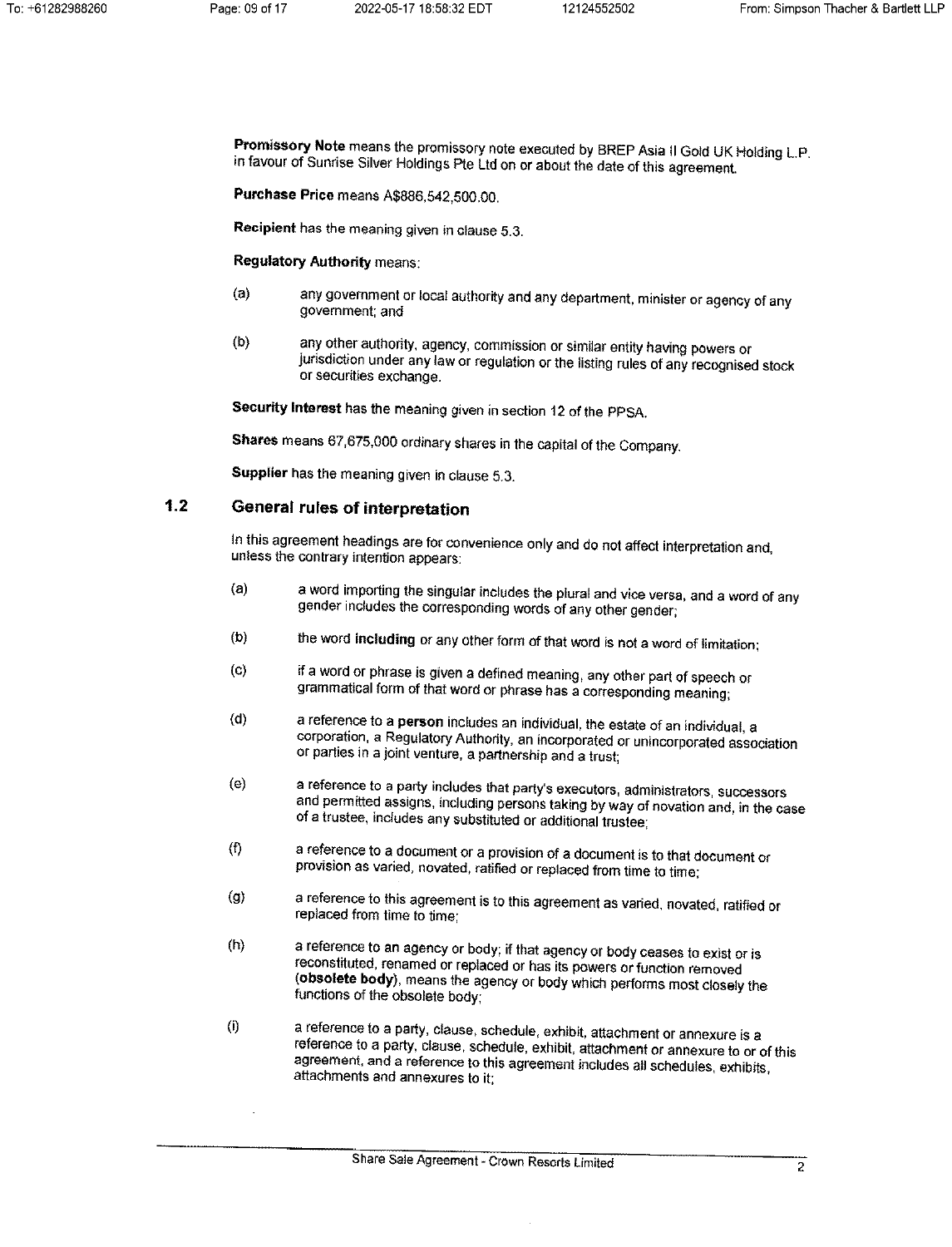- $\langle$ j a reference to a statute includes any regulations or other instruments made under it (delegated legislation) and a reference to a statute or delegated legislation or a provision of either includes consolidations, amendments, re-enactments and replacements;
- $(k)$ a reference to \$ or dollar is to Australian currency; and
- this agreement must not be construed adversely to a party just because that party  $\langle$ l) prepared it or caused it to be prepared.

#### $2.$ Sale and purchase of Shares

On Completion the Seller must sell and the Buyer must buy the Shares for the Purchase Price free from all Encumbrances and together with all rights attaching or accruing to the Shares after the date of this agreement.

#### $3.$ Completion

#### $3.1$ Time and place for Completion

Completion must take place at the Novation Effective Time.

#### $3.2$ **Seller obligations**

At Completion the Seller must deliver to the Buyer:

- a completed transfer of the Shares in favour of the Buyer as transferee duly  $(a)$ executed by the registered holder as transferor and including the Seller's securityholder reference number(s) in respect of the Shares, in a form acceptable to the Company's share registry; and
- all other documents as may be reasonably required to register the Buyer as the  $(b)$ registered holder of the Shares.

#### $3.3$ **Buyer obligations**

At Completion the Buyer must pay the Purchase Price to the Seller by electronic funds transfer to a bank account specified by the Seller to the Buyer or by any other means of consideration acceptable to the Seller (including endorsement of the Promissory Note in favour of the Seller).

#### $3.4$ Interdependence of obligations at Completion

The obligations of the parties under clause 3.2 and clause 3.3 are interdependent and must be performed, as nearly as possible, simultaneously. If any obligation specified in clause 3.2 or clause 3.3 is not performed on Completion then, without prejudice to any other rights of the parties, Completion is taken not to have occurred and any document delivered, or payment made, under this clause 3 must be returned to the party that delivered it or paid it.

#### $3.5$ **Title and risk**

Beneficial ownership of and risk in the Shares will pass from the Seller to the Buyer on Completion.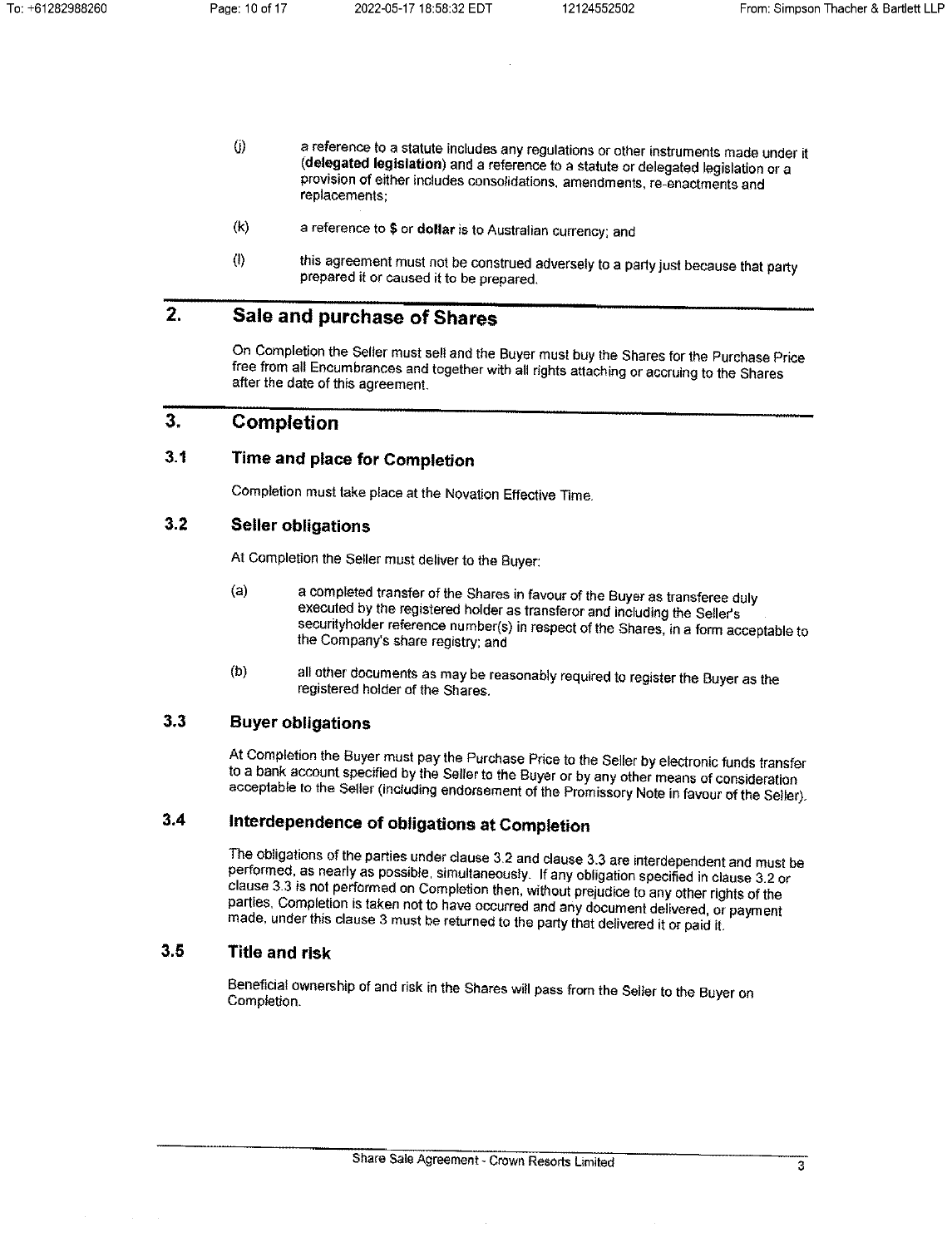#### $\mathbf{A}$ Confidentiality

#### $4.1$ No announcement or other disclosure of transaction

Except as permitted by clause 4.2, each party must keep confidential the existence of and the terms of this agreement and all negotiations between the parties in relation to the subject matter of this agreement.

#### $4.2$ **Permitted disclosure**

Nothing in this agreement prevents a person from disclosing matters referred to in clause 4.1:

- $(a)$ if disclosure is required to be made by law or the rules of a recognised stock or securities exchange and the party whose obligation it is to keep matters confidential or procure that those matters are kept confidential has before disclosure is made notified each other party of the requirement to disclose and, where the relevant law or rules permit and where practicable to do so, given each other party a reasonable opportunity to comment on the requirement for and proposed contents of the proposed disclosure:
- $(b)$ to any professional adviser of a party who has been retained to advise in relation to the transactions contemplated by this agreement or any auditor of a party who reasonably requires to know:
- with the prior written approval of the party other than the party whose obligation it is  $(c)$ to keep those matters confidential or procure that those matters are kept confidential: or
- $(d)$ where the matter has come into the public domain otherwise than as a result of a breach by any party of this agreement.

#### **ASX and other disclosure** 4.3

- The parties acknowledge and agree that a copy of this agreement will be attached  $(a)$ to.
	- $(i)$ a notice of initial substantial holder (ASIC Form 603) to be lodged with the Company and ASX by or on behalf of the Buyer and certain of its affiliates; and
	- a notice of ceasing to be a substantial holder (ASIC Form 605) to be  $(i)$ lodged with the Company and ASX by or on behalf of the Seller and certain of its affiliates.
- Each party must, to the extent practicable, give each other party a reasonable  $(b)$ opportunity to review and comment on any announcement, communication, media release or similar document in connection with this agreement, the subject matter of this agreement or any negotiations or discussions between the parties in relation to this agreement or the subject matter of this agreement.

#### 5. **GST**

#### $5.1$ Interpretation

The parties agree that:

except where the context suggests otherwise, terms used in this clause 5 have the  $(a)$ meanings given to those terms by the GST Act (as amended from time to time);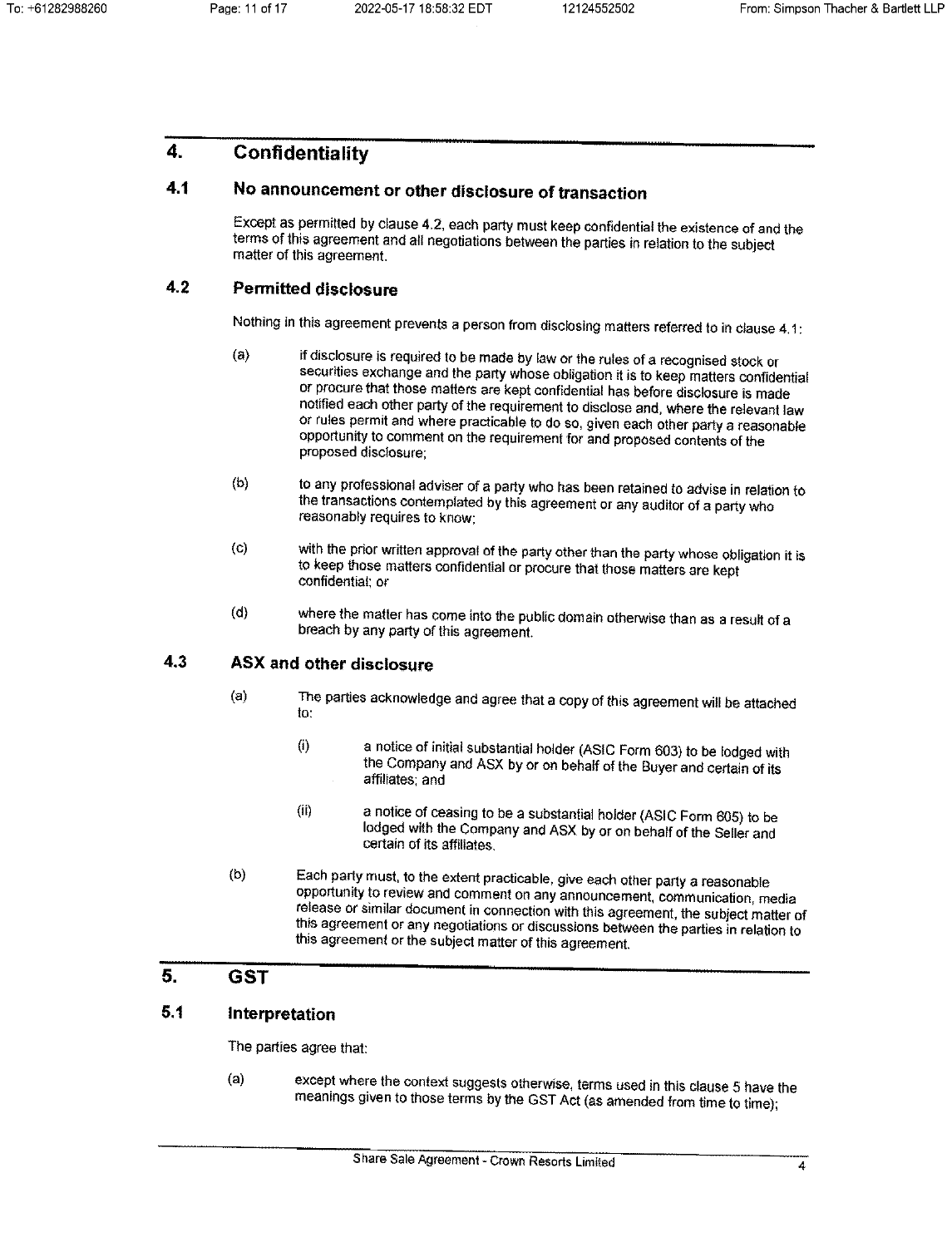- $(b)$ any part of a supply that is treated as a separate supply for GST purposes (including attributing GST payable to tax periods) will be treated as a separate supply for the purposes of this clause 5; and
- any consideration that is specified to be inclusive of GST must not be taken into  $(G)$ account in calculating the GST payable in relation to a supply for the purpose of this clause.

#### $5.2$ Reimbursements and similar payments

Any payment or reimbursement required to be made under this agreement that is calculated by reference to a cost, expense, or other amount paid or incurred will be limited to the total cost, expense or amount less the amount of any input tax credit to which an entity is entitled for the acquisition to which the cost, expense or amount relates.

#### $5.3$ **GST pavable**

If GST is payable in relation to a supply made under or in connection with this agreement then any party (Recipient) that is required to provide consideration to another party (Supplier) for that supply must pay an additional amount to the Supplier equal to the amount of that GST at the same time as other consideration is to be provided for that supply or, if later, within 5 Business Days of the Supplier providing a valid tax invoice to the Recipient.

#### $5.4$ Variation to GST payable

If the GST payable in relation to a supply made under or in connection with this agreement varies from the additional amount paid by the Recipient under clause 5.3 then the Supplier will provide a corresponding refund or credit to, or will be entitled to receive the amount of that variation from, the Recipient. Any ruling, advice, document or other information received by the Recipient from the Australian Taxation Office in relation to any supply made under this agreement will be conclusive as to the GST payable in relation to that supply. Any payment, credit or refund under this paragraph is deemed to be a payment, credit or refund of the additional amount payable under clause 5.3.

#### 6. **Notices**

#### $6.1$ How notice to be given

Each communication (including each notice, consent, approval, request and demand) under or in connection with this agreement:

- $(a)$ must be given to a party:
	- using one of the following methods (and no other method) namely, hand  $\langle i \rangle$ delivery, courier service, prepaid express post or email; and
	- $(ii)$ using the address or other details for the party set out in the below table (or as otherwise notified by that party to each other party from time to time under this clause  $6$ ):

| <b>Party name</b> | <b>Attention</b> | <b>Address (for hand delivery</b><br>or delivery by courier or<br>post) | <b>Email address</b>    |
|-------------------|------------------|-------------------------------------------------------------------------|-------------------------|
| Seller            | Alan Miyasaki    | 77 Robinson Road, #13-00,<br>Robinson 77, Singapore<br>068896           | Miyasaki@blackstone.com |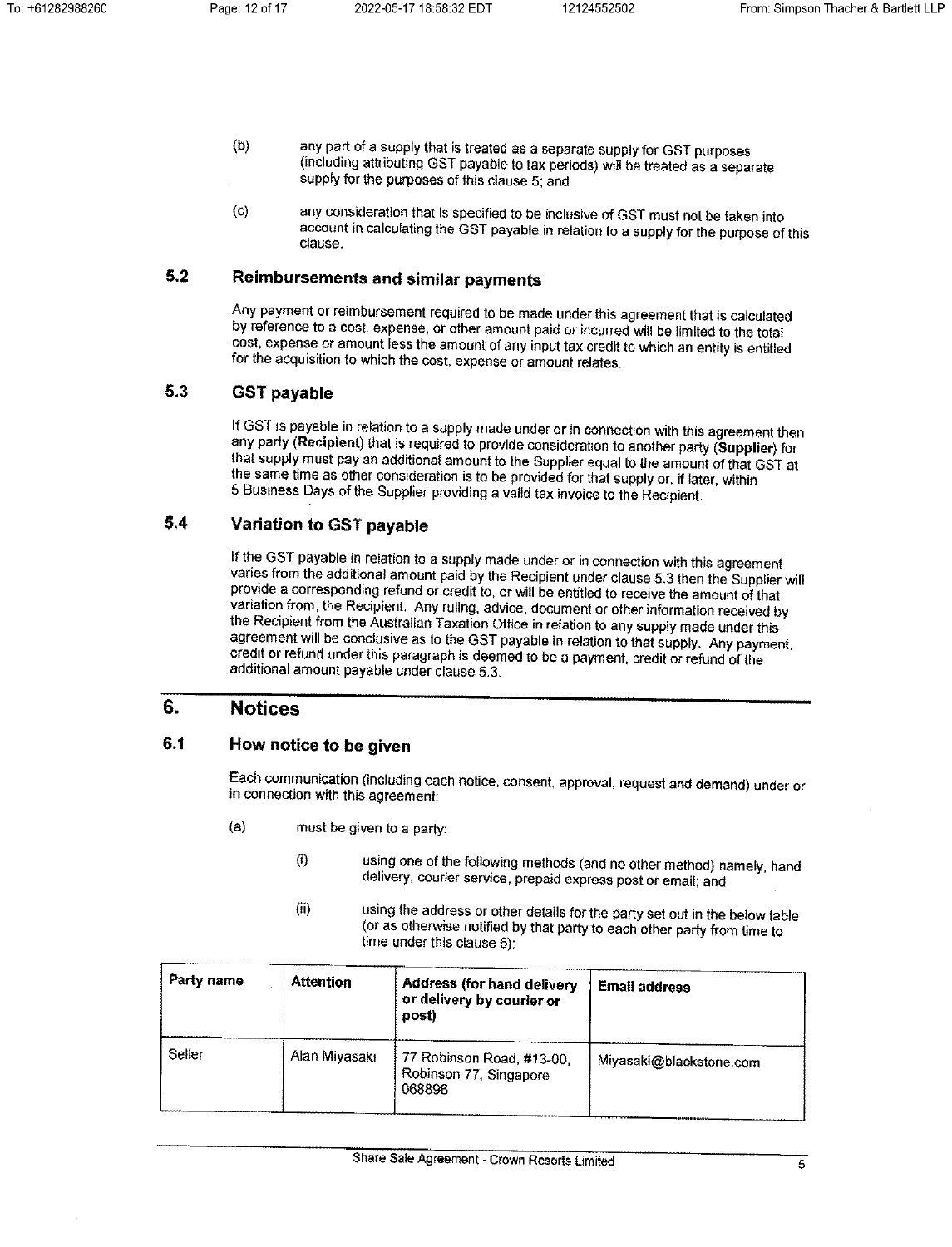| Buver | Chris Tynan | ∣ C/- Intertrust Australia Pty<br>, Ltd, Suite 2, Level 25, 100<br>Miller Street, North Sydney<br><b>NSW 2060</b> | Chris.Tynan@blackstone.com |
|-------|-------------|-------------------------------------------------------------------------------------------------------------------|----------------------------|
|       |             |                                                                                                                   |                            |

- $(b)$ must be in legible writing and in English:
- (in the case of communications other than email) must be signed by the sending  $(G)$ party or by a person duly authorised by the sending party;
- $(d)$ (in the case of email) must:
	- state the name of the sending party or a person duly authorised by the  $(i)$ sending party and state that the email is a communication under or in connection with this agreement; and
	- $(i)$ if the email contains attachments, other than an AIHS Link, ensure the attachments are in PDF or other non-modifiable format the receiving party can open, view and download at no additional cost,

and communications sent by email are taken to be signed by the named sender.

#### $6.2$ When notice taken to be received

Without limiting the ability of a party to prove that a notice has been given and received at an earlier time, each communication (including each notice, consent, approval, request and demand) under or in connection with this agreement is taken to be given by the sender and received by the recipient:

- (in the case of delivery by hand or courier service) on delivery;  $(a)$
- (in the case of prepaid express post sent to an address in the same country) on the  $(b)$ second Business Day after the date of posting;
- (in the case of prepaid express post sent to an address in another country) on the  $(c)$ fourth Business Day after the date of posting:
- $(d)$ (in the case of email, whether or not containing attachments) the earlier of:
	- the time sent (as recorded on the device from which the sender sent the  $(i)$ email) unless, within 4 hours of sending the email, the party sending the email receives an automated message that the email has not been delivered:
	- $(i)$ receipt by the sender of an automated message confirming delivery; and
	- $(iii)$ the time of receipt as acknowledged by the recipient (either orally or in writing),

## provided that:

- the communication will be taken to be so given by the sender and received by the  $(e)$ recipient regardless of whether:
	- the recipient is absent from the place at which the communication is  $(i)$ delivered or sent: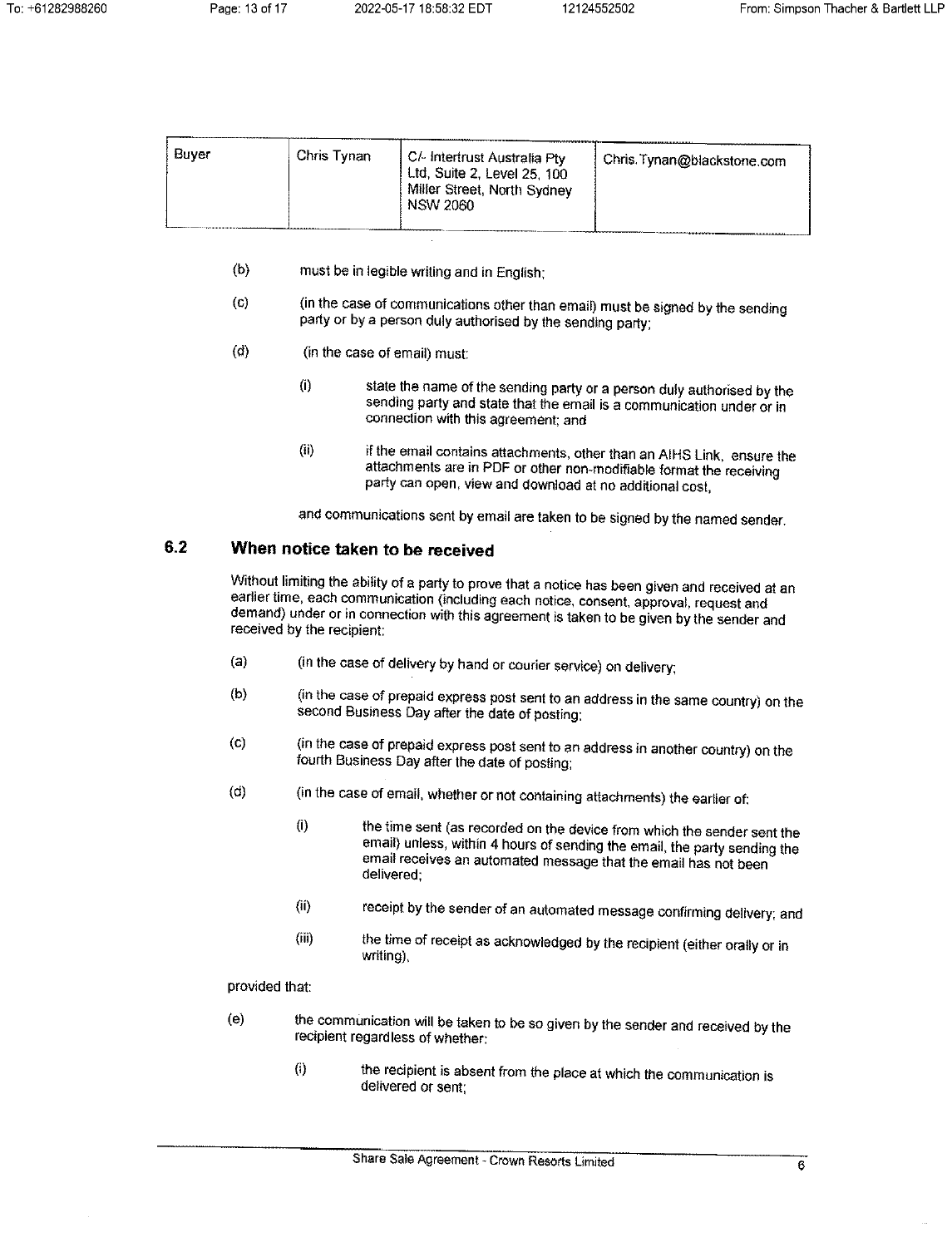- $(ii)$ the communication is returned unclaimed; and
- $(iii)$ (in the case of email) the email or any of its attachments is opened by the recipient;
- $(f)$ if the communication specifies a later time as the time of delivery then that later time will be taken to be the time of delivery of the communication; and
- if the communication would otherwise be taken to be received on a day that is not a  $(g)$ working day or after 5.00 pm, it is taken to be received at 9.00 am on the next working day ("working day" meaning a day that is not a Saturday, Sunday or public holiday and on which banks are open for business generally, in the place to which the communication is delivered or sent).

#### $\overline{7}$ . **Entire agreement**

To the extent permitted by law, this agreement constitutes the entire agreement between the parties in relation to its subject matter including the sale and purchase of the Shares and supersedes all previous agreements and understandings between the parties in relation to its subject matter.

#### 8. General

#### $8.1$ **Amendments**

This agreement may only be varied by a document signed by or on behalf of each party.

#### $8.2$ **Assignment**

A party cannot assign or otherwise transfer any of its rights under this deed without the prior consent of the other party. This clause does not restrict or prohibit the Buyer from granting a security interest over its rights under this agreement (including, without limitation, any financing arrangement to which the Buyer is party).

#### 8.3 **Consents**

Unless this agreement expressly provides otherwise, a consent under this agreement may be given or withheld in the absolute discretion of the party entitled to give the consent and to be effective must be given in writing.

#### $8,4$ **Counterparts**

This agreement may be executed in any number of counterparts and by the parties on separate counterparts. Each counterpart constitutes an original of this agreement, and all together constitute one agreement.

#### 8.5 Costs

Except as otherwise provided in this agreement, each party must pay its own costs and expenses and the Seller must pay any costs and expenses of the Company in connection with negotiating, preparing, executing and performing this agreement.

#### 8.6 **Further acts and documents**

Each party must promptly do, and procure that its employees and agents promptly do, all further acts and execute and deliver all further documents (in form and content reasonably satisfactory to that party) required by law or reasonably requested by another party to give effect to this agreement.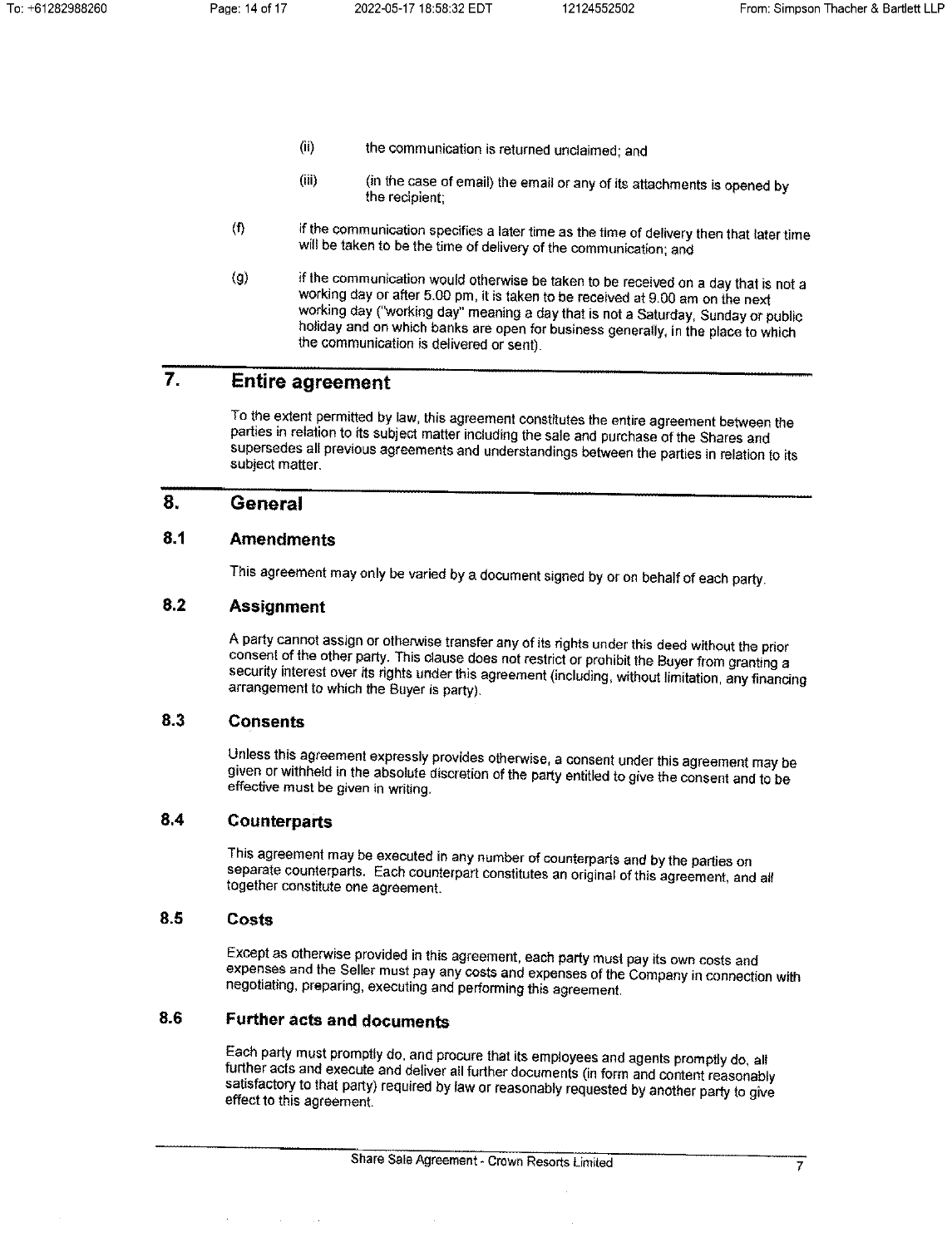#### 8.7 **Stamp duties**

The Buyer:

- $(a)$ must pay all stamp duties, other duties and similar taxes, together with any related fees, penalties, fines, interest or statutory charges, in respect of this agreement, the performance of this agreement and each transaction effected or contemplated by or made under this agreement; and
- indemnifies the Seller against, and must pay to the Seller on demand the amount  $(b)$ of, any Indemnified Loss suffered or incurred by the Seller arising out of or in connection with any delay or failure to comply with clause 8.7(a).

#### 8.8 **Operation of indemnities**

Without limiting any other provision of this agreement, the parties agree that:

- each indemnity in this agreement is a continuing obligation, separate and  $(a)$ independent from the other obligations of the parties, and survives termination, completion or expiration of this agreement; and
- $(b)$ it is not necessary for a party to incur expense or to make any payment before enforcing a right of indemnity conferred by this agreement.

#### 8.9 **Waivers**

Without prejudice to any other provision of this agreement, the parties agree that:

- failure to exercise or enforce, or a delay in exercising or enforcing, or the partial  $(a)$ exercise or enforcement of, a right, power or remedy provided by law or under this agreement by a party does not preclude, or operate as a waiver of, the exercise or enforcement, or further exercise or enforcement, of that or any other right, power or remedy provided by law or under this agreement;
- a waiver given by a party under this agreement is only effective and binding on that  $(b)$ party if it is given or confirmed in writing by that party; and
- no waiver of a breach of a term of this agreement operates as a waiver of another  $\left( \text{c} \right)$ breach of that term or of a breach of any other term of this agreement.

#### 9. Governing law and jurisdiction

#### $9.1$ Governing law and jurisdiction

This agreement is governed by the law applying in New South Wales, Australia.

Each party irrevocably submits to the non exclusive jurisdiction of the courts having jurisdiction in that state and the courts competent to determine appeals from those courts, with respect to any proceedings that may be brought at any time relating to this agreement and waives any objection it may have now or in the future to the venue of any proceedings, and any claim it may have now or in the future that any proceedings have been brought in an inconvenient forum, if that venue falls within this clause 9.1.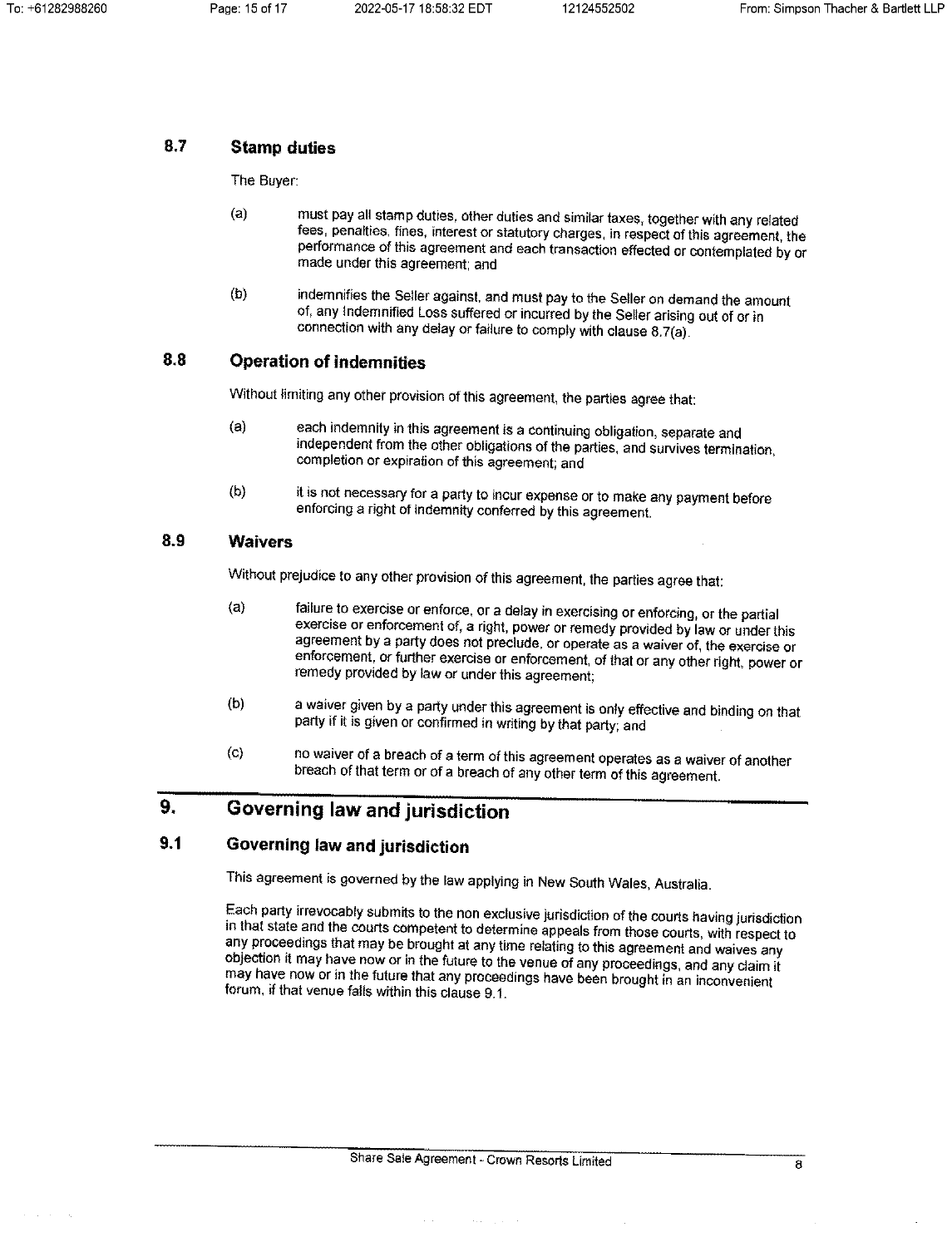DocuSign Envelope ID: 0777CCF2-49EB-40F5-8C39-088C7BDA23FA

Signed as an agreement

Signed for and on behalf of Midnight Acacia Holdings Pte. Limited by its authorised signatory in the presence of:

CIL de la Carta de la Carta de la Carta de la Carta de la Carta de la Carta de la Carta de la Carta de la Carta de la Carta de la Carta de la Carta de la Carta de la Carta de la Carta de la Carta de la Carta de la Carta de

Signature of witness

Alan Miyasaki

Full name of witness

Signature of authorised signatory

Kimmo Tammela

Full name of authorised signatory

[Project Silver - Share Sale Agreement]

 $\sim 10^{-11}$